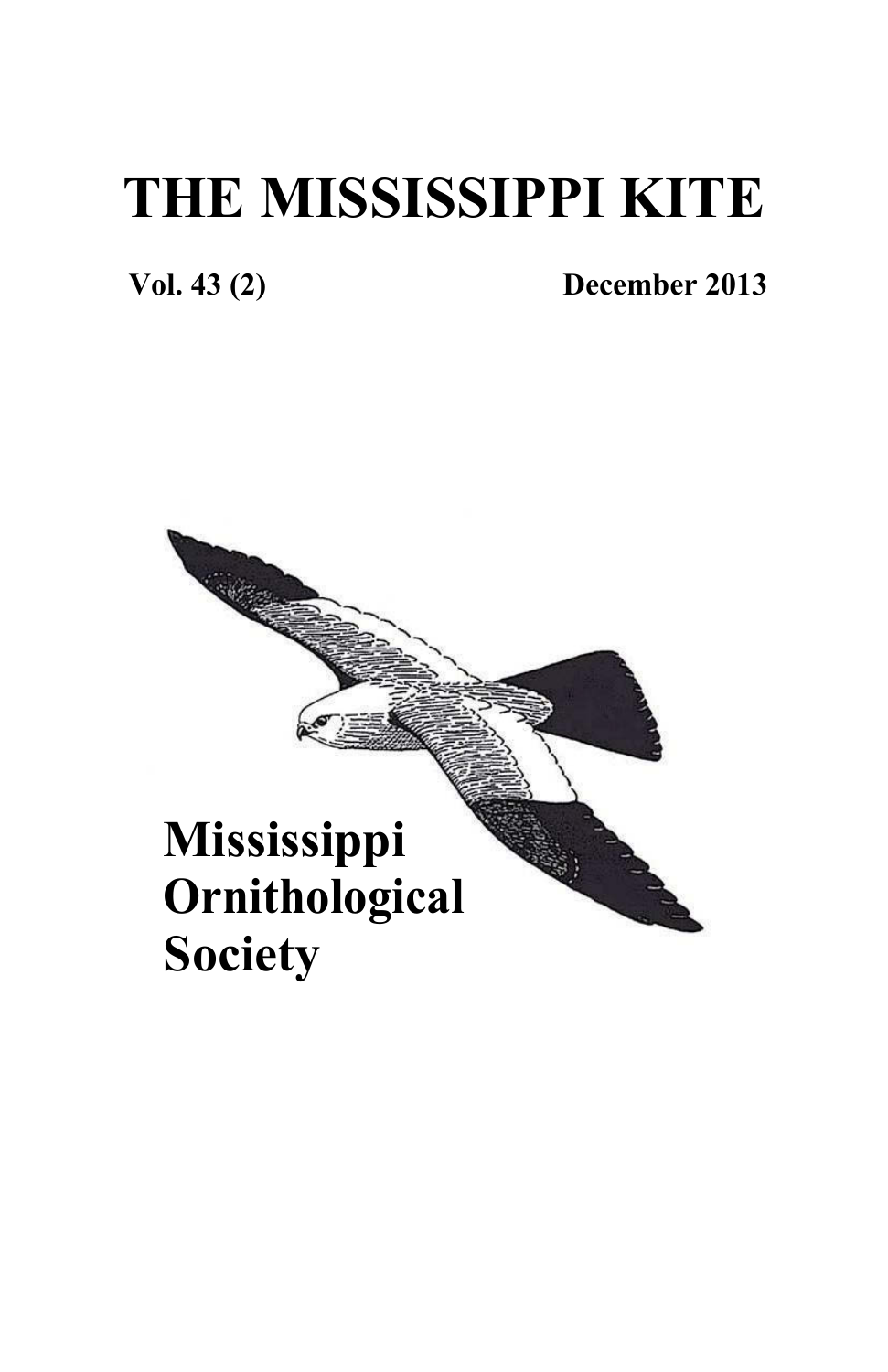### **THE MISSISSIPPI KITE**

Application for membership in the Mississippi Ornithological Society may be made to the Membership Committee Chair (Gene Knight, 79 Hwy. 9 W., Oxford, MS 38655), or online (www.missbird.org). *The Mississippi Kite* is sent to all members not in arrears of dues. Send change of address, requests for back issues, and claims for undelivered or defective copies to the Membership Committee Chair.

#### **Information for Authors**

*The Mississippi Kite* publishes original articles that advance the study of birdlife in the state of Mississippi. Submission of articles describing species occurrence and distribution, descriptions of behaviors, notes on the identification of Mississippi birds, as well as scientific studies from all fields of ornithology are encouraged. All manuscripts, in either a paper copy or digital copy format, should be submitted to the editor.

**COPY** – Paper copy manuscripts should be typed and double-spaced throughout. Digital copy manuscripts should be prepared using 12 pt. Times New Roman font. If possible, please submit digital files in Microsoft Word. Handwritten manuscripts may also be accepted, but please contact the editor prior to submission. Scientific names should be italicized.

**STYLE** – For questions of style consult previous issues of *The Mississippi Kite*. Manuscripts should include a title, names and addresses of all authors, text, and where applicable, literature cited, tables, figures and figure legends. Number all pages in the upper right-hand corner. Avoid footnotes. **LITERATURE CITED** – List all references cited in the text alphabetically

by the author's last name in the Literature Cited section. Citations should conform to the style of a recent issue of *The Mississippi Kite*.

**NOMENCLATURE** – Common names of bird species should be capitalized. Provide the scientific name, italicized and in parentheses, at the first mention of each species. Nomenclature should follow the American Ornithologists' Union *Check-list of North American Birds*, 7th edition (1998) and the 42nd (2000) through 54th (2013) supplements.

**TABLES** – Tables should be formatted with the size of *The Mississippi Kite* in mind, and should be interpretable without reference to the text.

**FIGURES** – Figures should be appropriate for photoreproduction without retouching.